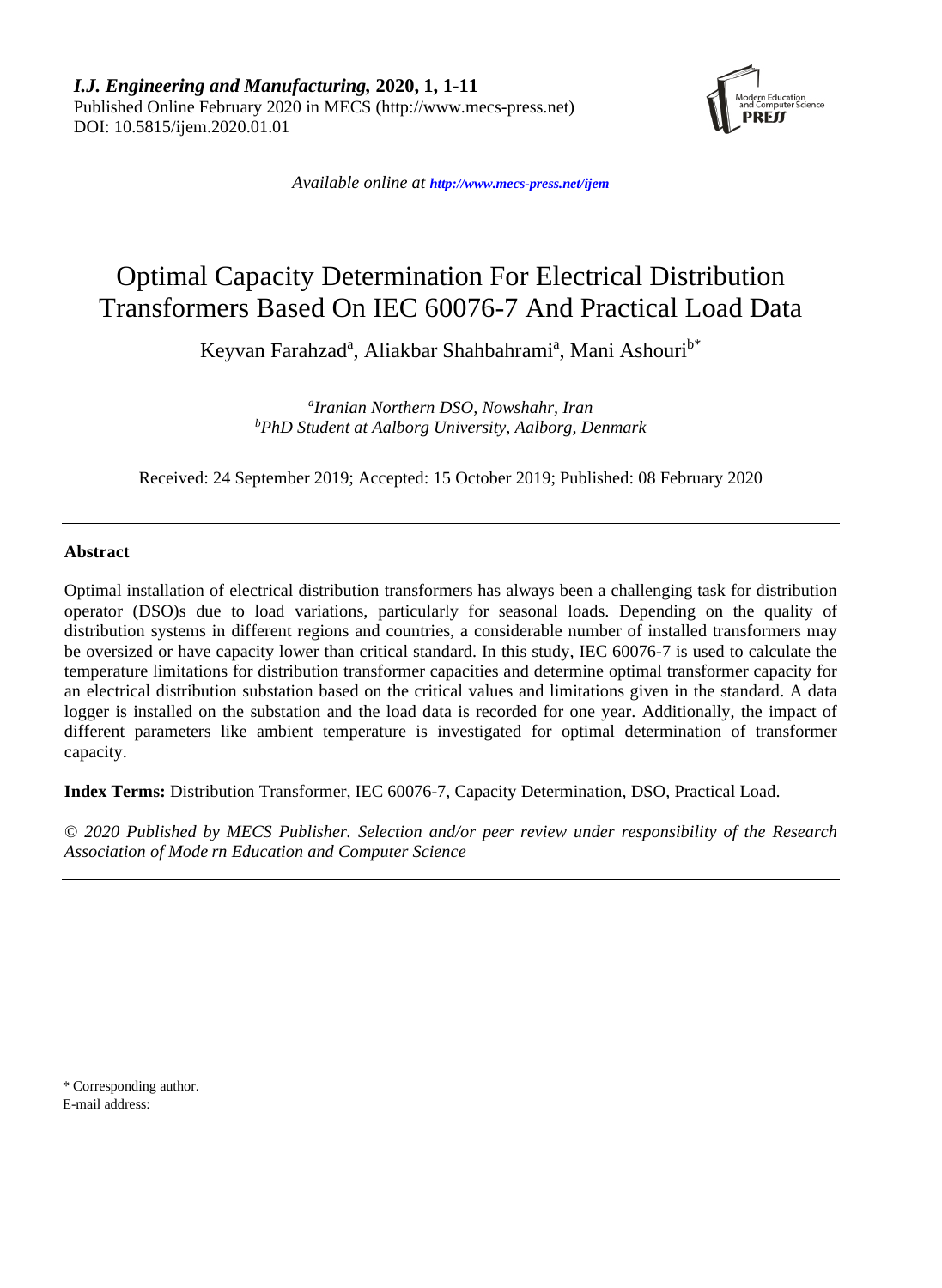## **1. Introduction**

Electrical distribution systems are of significant importance in the field of power systems and energy due to being the final stage in delivering electrical power to the consumers [1]. In both traditional distribution systems and grids including renewable generation, optimal implementation of the equipment and their operation is one of the important and challenging tasks [2-4]. The distribution system operator (DSO)s always try to keep the electrical distribution system in an optimal shape trying to keep a trade-off between the costs and the quality of the grid [5]. Accordingly, other than different optimization studies in electrical power systems [6-8], there are additional studies like optimal capacity determination for electrical distribution transformers, which helps the DSOs to have a more cost saving grid, while keeping the distribution system in a reliable and high quality condition [9].

In seasonal and rural regions, the load in summer seasons is significantly higher than the other periods of the year [10]. Additionally, different parameters like variable ambient temperature have a considerable impact on the needed capacity of electrical distribution transformers. Moreover, depending on the quality of distribution systems in different regions and countries, a considerable number of installed transformers may be oversized or have capacity lower than critical standard. Thereupon, different parameters and limitations should be considered to determine the optimal capacity needed for electrical distribution transformers. IEC 60076-7 is published as a loading guide for mineral-oil-immersed transformers [11]. According to this study, the hotspot temperature of the transformers is calculated for different load intervals and various limitations and thresholds introduced, which can be used to determine the optimal capacity needed for a specific distribution substation. Although several discussion remains in protection and dynamics of the transformers and the system [12], and also the interactions between the distribution system and the HVAC or HVDC grids [13] and the transients injected to the distribution system from the upper grid, this study only focuses on steady-state analysis of the distribution system, doing steady state calculations for optimal capacity determination of distribution transformers [14-15].

A practical electrical distribution substation is considered in this study and a data logger is installed in the feeder to accurately record yearly load variations. Different standard distribution capacities are used to calculate the hotspot temperature and determine the minimum capacity, which does not exceed the limitation based on the IEC 60076-7 standard. Additionally, the impact of different parameters like the ambient temperature on the optimal determined capacity is investigated and the sensitivity analysis is done for some of the parameters and constants used in the calculation process.

The novelty of this paper is to have optimal distribution transformer installations based on IEC 60076-7 instead of installing transformer capacities based on experiment, which leads oversized capacity installations and non-optimal electrical distribution system. According to authors' knowledge, this method of capacity distribution based on thermal limitations of IEC 60076-7 was not investigated in literature work.

The remainder of this paper is organized as follows: Section 2 gives basic definitions and the required explanations. Section 3 explains the calculation process for transformer hotspot temperature based on IEC-60076-7 standard. The whole process and the corresponding constants are given in section 4. Section 5 give the experimental results and discussions are given in section 6. Finally, section 7 concludes the study.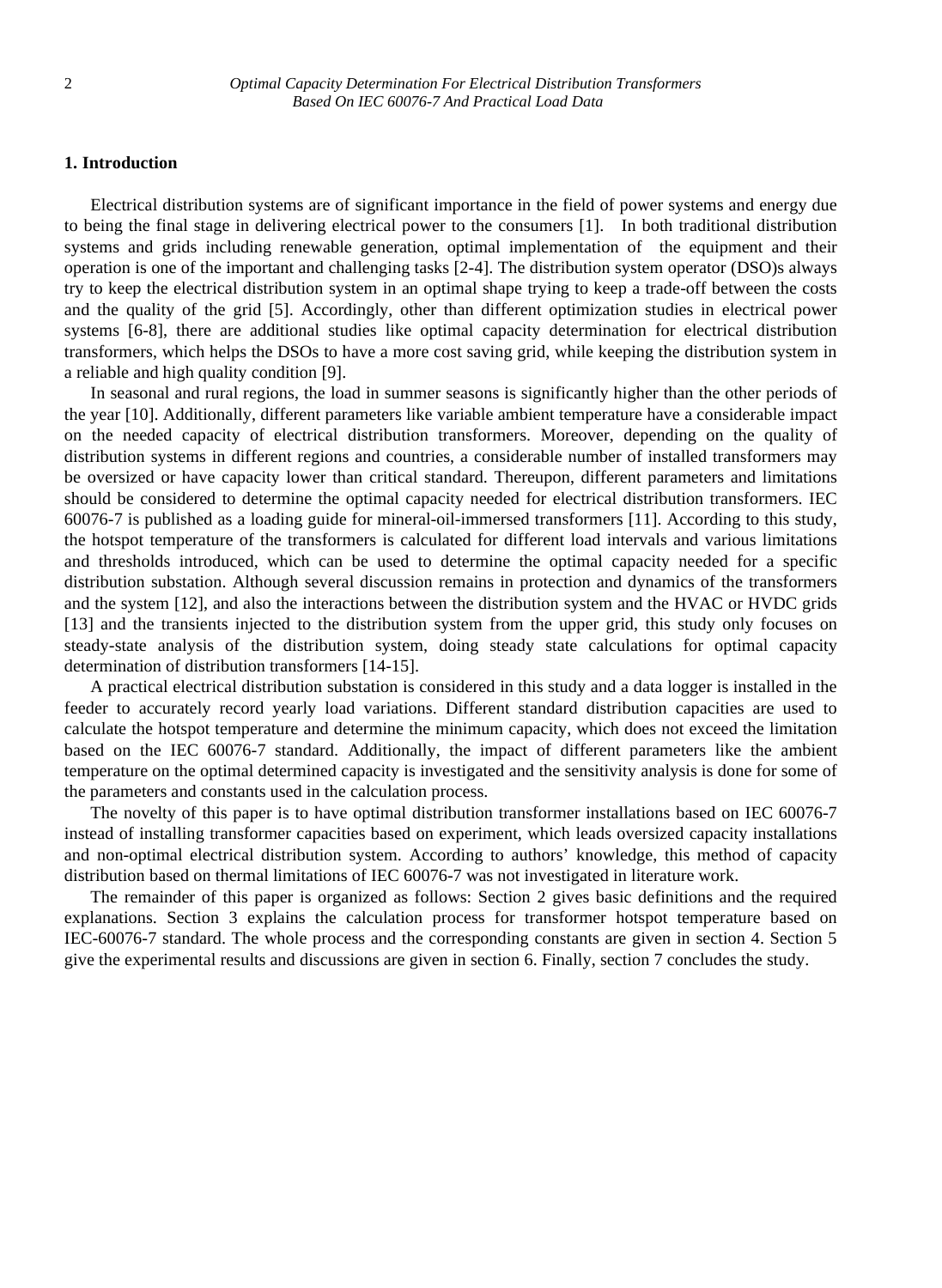| <b>Nomenclature</b>                                                               |  |  |  |
|-----------------------------------------------------------------------------------|--|--|--|
| $\theta_0(t)$<br>Top oil temperature                                              |  |  |  |
| $\theta_a$<br>Ambient temperature                                                 |  |  |  |
| $\Delta\theta_{oi}$ Initial top-oil temperature rise                              |  |  |  |
| $\Delta\theta_{\alpha r}$ Top-oil temperature rises in steady state at rated loss |  |  |  |
| K<br>Load factor                                                                  |  |  |  |
| Load loss ratio at rated current to no-load loss at rated voltage                 |  |  |  |
| Oil exponential factor<br>x                                                       |  |  |  |
| Winding exponential factor<br>v                                                   |  |  |  |
| $k_{11}$<br>Constant in the thermal model                                         |  |  |  |
| Time-constant for oil<br>$\tau_{\mathsf{n}}$                                      |  |  |  |
| Time constant for windings<br>$\tau_{w}$                                          |  |  |  |
| Constant in the thermal model<br>$k_{21}$                                         |  |  |  |
| Constant in the thermal model<br>$k_{22}$                                         |  |  |  |
| Н<br>Hot-spot factor                                                              |  |  |  |

#### **2. Basic definitions based on IEC 60076-7**

In this section, the basic definitions are given based on IEC 60076-7, which are needed for further analysis of the distribution transformers. Each of the categories has specific constant and parameter values, which are different than other categories.

#### 2. *1 Types of transformers*

According to IEC 60076-7, the transformers are categorized into 3 groups based on their size, namely large, medium and small transformers [11]. The definition for the small transformers is a power transformer without attached radiators, external tubes or coolers. This definition is not related to the rating and any transformer with this specification is considered as small transformer. The distribution transformers are also included in this category. Accordingly, the constant and parameter values for the category of small transformers are used in the formulations and calculations.

## *2.2 Types of cyclic loadings*

According to IEC 60076-7, three cyclic loadings are defined as normal cyclic loading, short-term emergency loading, and long-term emergency loading. According to the standard, loading that a higher ambient temperature with the thermal ageing rate same as the rated load at normal ambient temperature is defined as a normal cyclic loading [11]. The loading in this study is categorized in the normal cyclic loading.

### **3. Calculation of transformer hotspot temperature**

In this section, the calculation method for distribution transformer hotspot temperature is explained. According to IEC 60076-7 there are different methods for determining the hotspot temperature like direct measurement, exponential equations and difference equation method. In this study, exponential equations method is used to determine the hotspot temperature.

Transformer top-oil temperature increase and decrease corresponding to the load factor  $\boldsymbol{K}$  is calculated using eq.s  $(1-2)[11]$ :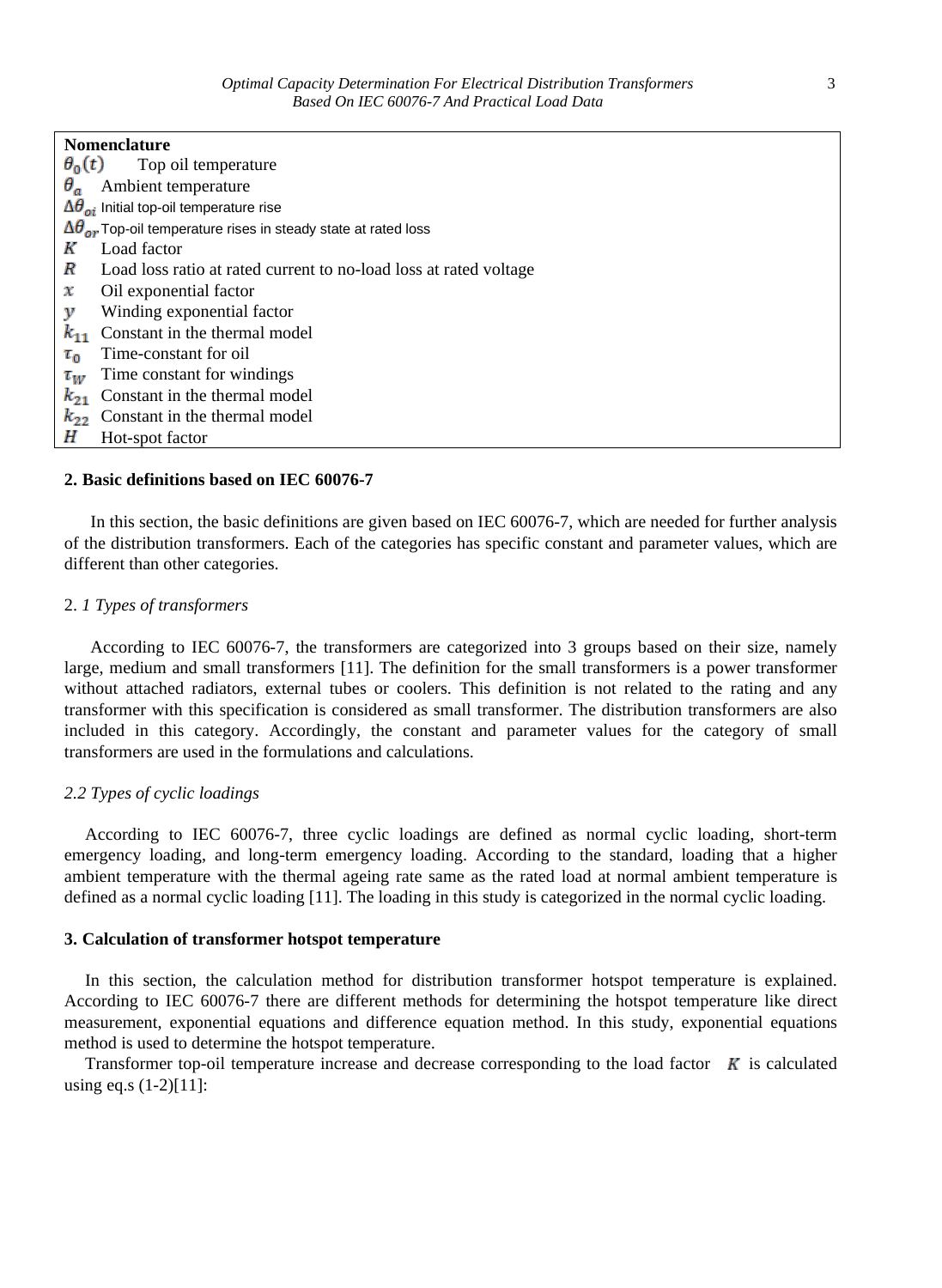$$
\theta_0(t) = \theta_a + \Delta\theta_{oi} + \left\{\Delta\theta_{or} \times \left[\frac{1 + R \times R^2}{1 + R}\right]^x - \Delta\theta_{oi}\right\} \times \left(1 - e^{\frac{-t}{k_{11} \times \tau_0}}\right) \tag{1}
$$

$$
\theta_0(t) = \theta_a + \Delta\theta_{or} \times \left[\frac{1 + R \times K^2}{1 + R}\right]^x + \left\{\Delta\theta_{oi} - \Delta\theta_{or} \times \left[\frac{1 + R \times K^2}{1 + R}\right]^x\right\} \times e^{\frac{-t}{k_{11} \times \tau_0}}
$$
(2)

Where,  $\theta_0(t)$  is the top-oil temperature,  $\theta_a$  is the ambient temperature,  $\Delta\theta_{oi}$  is initial top-oil temperature rise,  $\Delta\theta_{or}$  is the steady-state temperature rise, K is the load factor, R is the ratio of load losses at rated current to no-load losses at rated voltage,  $k_{11}$  is temperature model constant and  $\tau_0$  is the oil time constant.

In a specific load factor  $\boldsymbol{K}$  the hotspot to the top-oil gradient increase is obtained using[11]:

$$
\Delta \theta_h(t) = \Delta \theta_{h1}(t) - \Delta \theta_{h2}(t) \tag{3}
$$

Where,  $\Delta\theta_{h1}(t)$  and  $\Delta\theta_{h2}(t)$  are gradients and will be determined using [11]:

$$
\Delta\theta_{h1}(t) = \Delta\theta_{h1i} + \{k_{21}Hg_rK^{\mathcal{Y}} - \Delta\theta_{h1i}\} \times (1 - e^{\frac{-t}{k_{22}\times\tau_W}})
$$
\n<sup>(4)</sup>

$$
\Delta\theta_{h2}(t) = \Delta\theta_{h2i} + \{(k_{21} - 1)Hg_rK^y - \Delta\theta_{h2i}\} \times (1 - e^{\frac{-\kappa k_{22}}{\tau_0}})
$$
\n<sup>(5)</sup>

In another hand, in the hotspot to the top-oil gradient decrease, equations (4-5) will be changed to[11]:

$$
\Delta\theta_{h1}(t) = k_{21} H g_r K^y + \left\{ \Delta\theta_{h1i} - k_{21} H g_r K^y \right\} \times e^{\frac{-t}{k_{22} \times v_W}} \tag{6}
$$

$$
\Delta\theta_{h2}(t) = (k_{21} - 1)Hg_rK^y + \{\Delta\theta_{h2i} - (k_{21} - 1)Hg_rK^y\} \times e^{\frac{-\kappa_{h2}+2}{\tau_0}}\tag{7}
$$

وبالمح

Finally, the hotspot temperature is obtained using [11]:

$$
\theta_h(t) = \theta_0(t) + \Delta\theta_h(t) \tag{8}
$$

## **4. The proposed procedure for Optimal capacity determination based on exponential equations method**

The process of using IEC 60076-7 for determining the optimal capacity is explained in this section. In the first step, the yearly load data for the distribution transformer is imported to MATLAB and the load factor is calculated for each time interval. According to the current limitation from IEC 60076-7, the load must not exceed 1.5 multiples of the transformer rated load. This limitation is the first step of checking the capacities. Then the next step is calculated. Then, Transformer top-oil temperature increase and decrease is calculated using (1-2). In sequence, hotspot to the top-oil gradient increase and decrease is calculated using (3-7). Then, the hotspot temperature in the first interval is calculated using (8). This procedure is repeated for all the time intervals. In this study, standard transformer capacities of 25, 50, 100, 125, 160, 200, 250, 315 and 630 KVA are considered as the steps of the algorithm. Accordingly, the explained procedure is calculated for the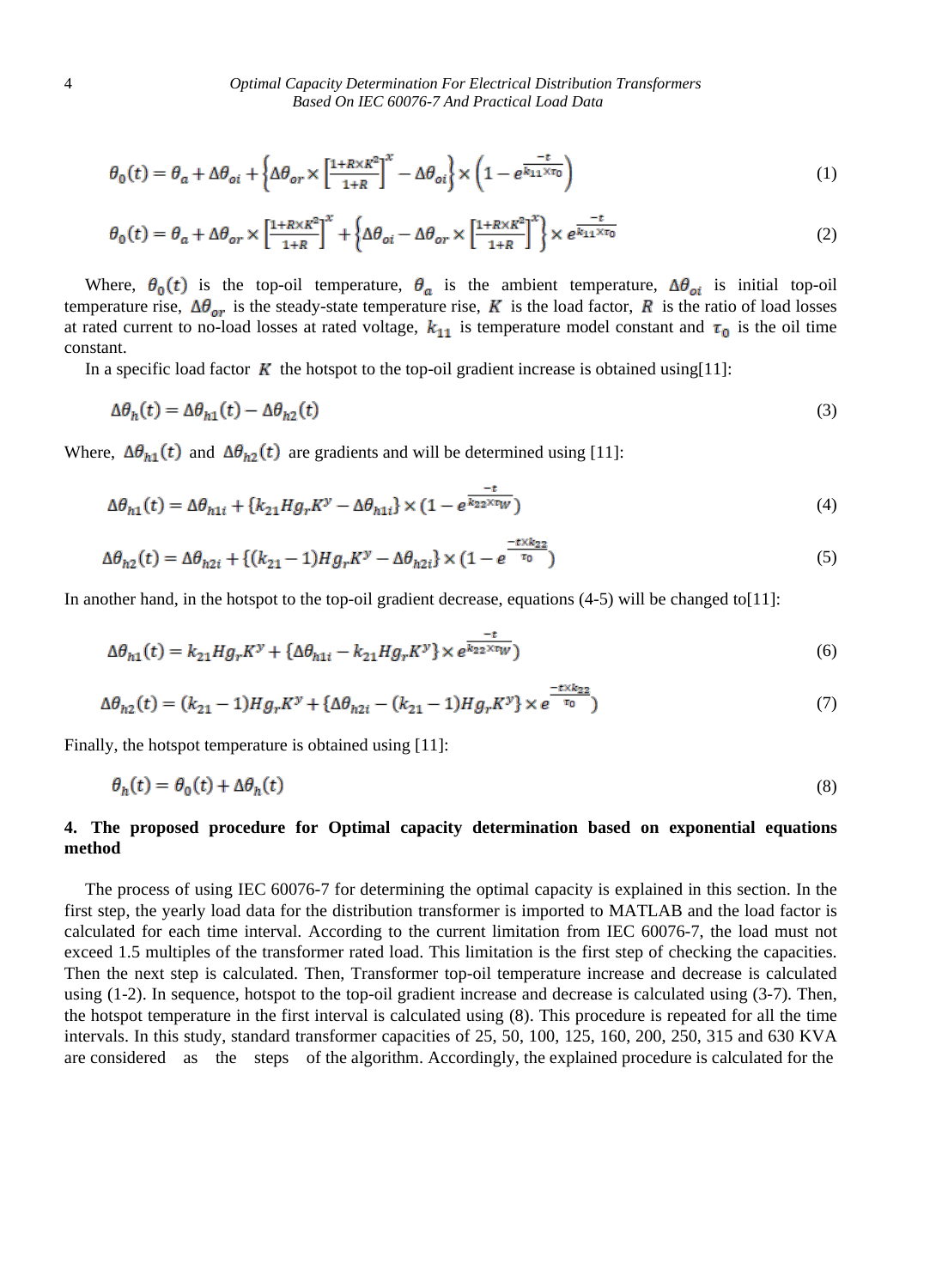minimum capacity first. If the limitations are exceeded, the calculations will be repeated for the upper interval, until the optimal capacity is determined. Fig. 1 depicts the flowchart of the whole process.

#### **5. Experimental results using practical data**

In this study, a data logger is installed to measure the yearly practical load of a distribution transformer installed on a 20 KV feeder, in the northern region of Iran, named Darvishabad station. The yearly peak load for this transformer was 140.5 KVA, which happened at 25 July 2018. Fig. 2 and 3 depict the yearly load curve, and the load percentage compared to time, for Darvishabad transformer, respectively. According to the Fig. 2, it is clearly obvious that the transformer is installed in a rural area and has seasonal load type, which has high load factor in summer season and significantly small load factor in the rest of the year.



Fig. 1: Yearly load percentage time diagram for Darvishabad station transformer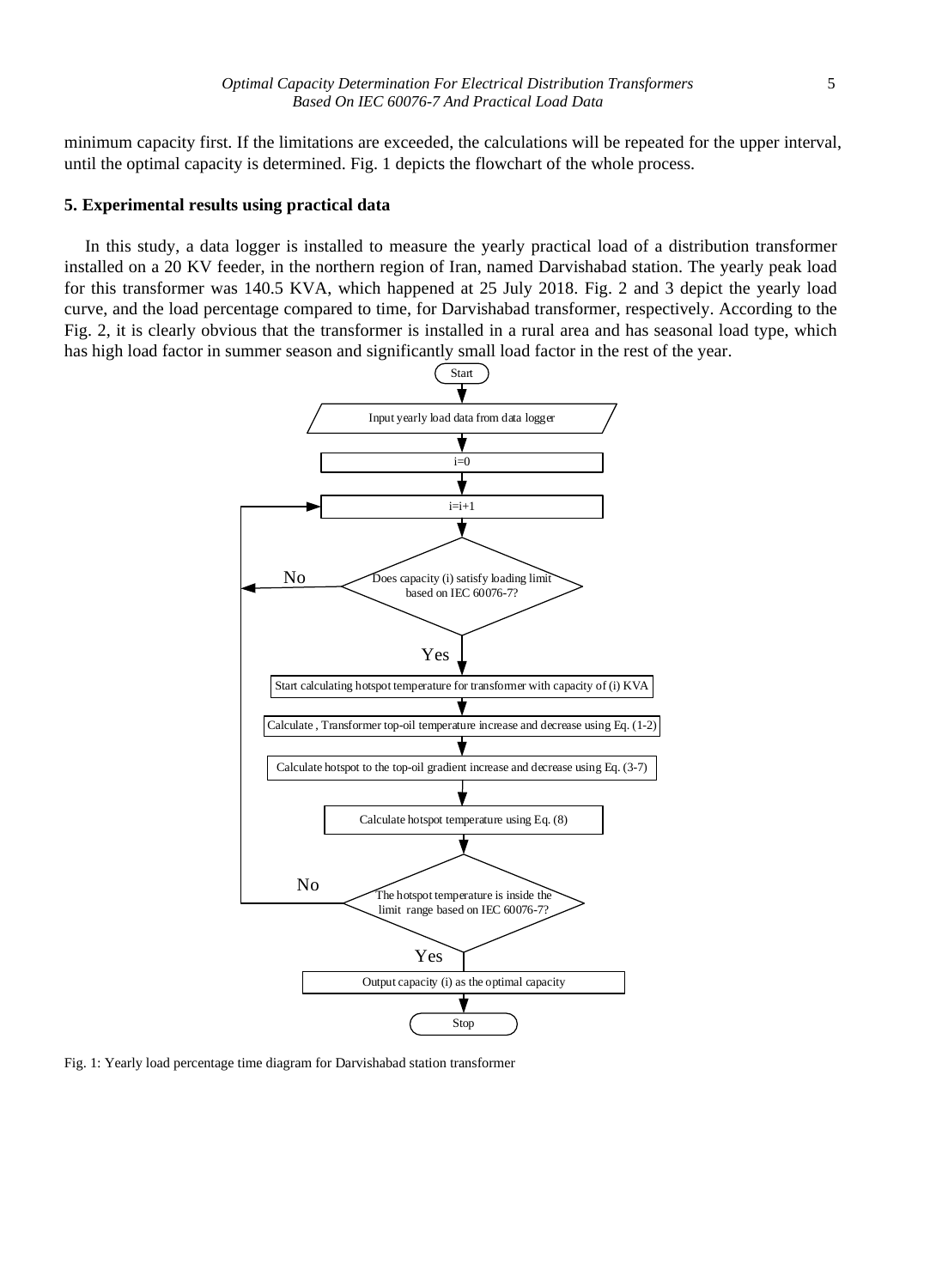## *5.1 Main simulation results*

According to the current limitation from IEC 60076-7, the load must not exceed 1.5 multiples of the transformer rated load. Accordingly, with the peak load of 140.5 KVA, 25 and 50 KVA transformers are not proper choices for the measured load.

The yearly load curve is imported to MATLAB and the algorithm is applied to the load curve based on the flowchart given in Fig. 1. Table 1 gives the parameter values used in this study. According to the yearly load curve given in Fig. 2, the hotspot temperature of different transformer capacities is given in Fig. 4.



Fig. 2: Yearly load percentage time diagram for Darvishabad transformer



Fig. 3: Yearly load curve for Darvishabad transformer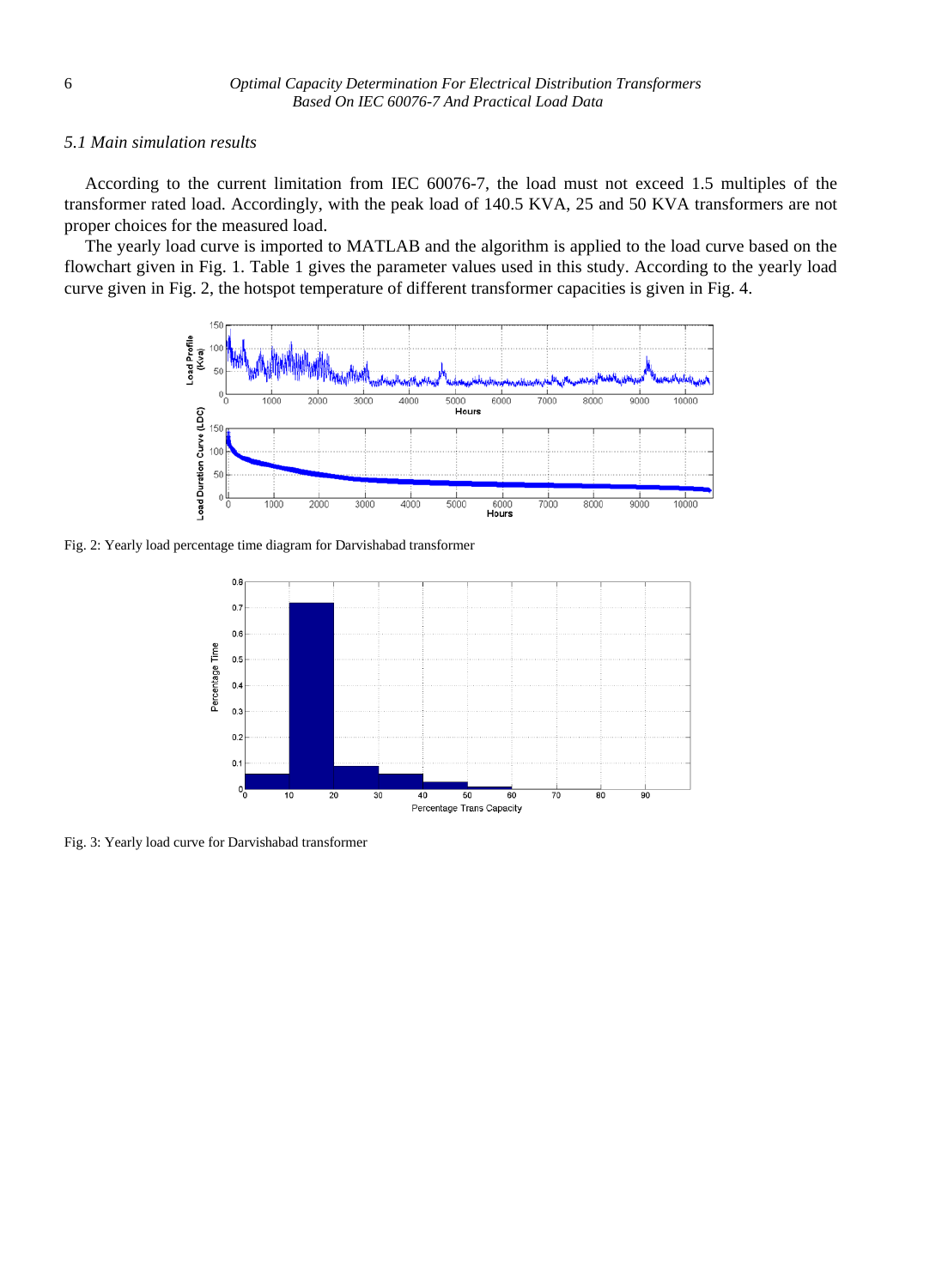

Fig. 4: Calculated yearly hotspot temperature. (a): 50 KVA transformer, (b): 100 KVA transformer, (c): 125 KVA transformer, (d): 150 KVA transformer.

Table 1. Parameter values used in this study

| Parameter      | Value | Parameter | Value |
|----------------|-------|-----------|-------|
| н              | 1.1   |           | 1.0   |
| R              | 5.0   | $k_{21}$  | 1.0   |
| $g_{r}$        | 14.5  | $k_{22}$  | 2.0   |
| $\tau_{w}$     | 4.0   | x         | 0.8   |
| $\tau_{\sf n}$ | 180   | ν         | 1.6   |
|                |       |           |       |

According to Fig. 4 (a) and Fig 4 (b), the hotspot temperature has exceeded from the standard limit of 120 ℃, which is given in the IEC 60076-7 standard. Accordingly, the capacities of 50 and 100 KVA cannot be the optimal capacities for this station. Fig. 4 (c) shows that the yearly hotspot temperature has not exceeded the limit of 120 ℃. Accordingly, the capacity of 125 KVA is obtained as the optimal capacity based on IEC 60076-7.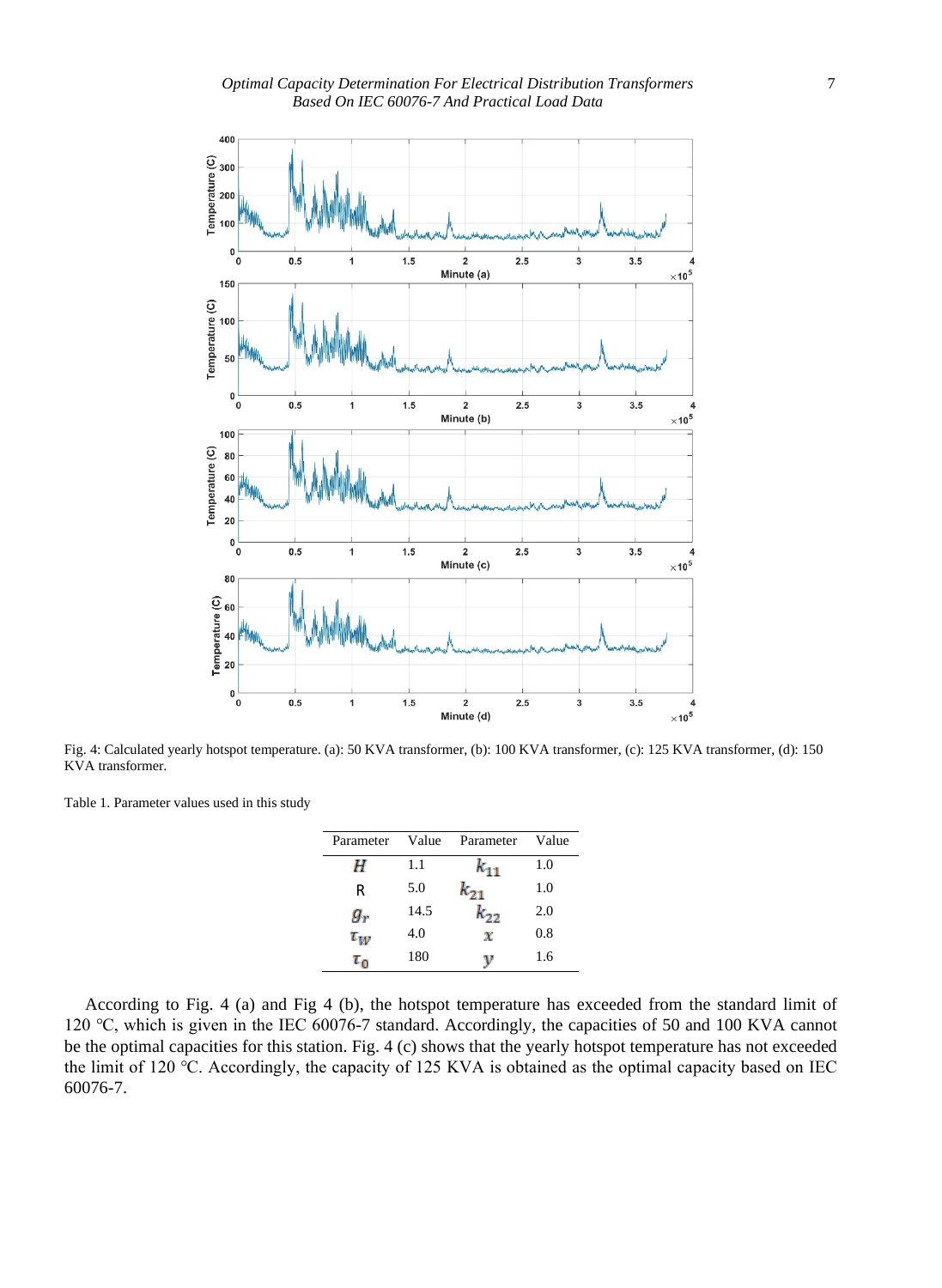## *5.2 Sensitivity Analysis to the ambient temperature*

In this section, the hotspot temperature of the transformer is calculated in different ambient temperatures. The ambient temperatures varies from 25 ℃ to 60 ℃. Fig. 5 depicts the hotspot temperature of a 125 KVA capacity distribution transformer installed on Darvishabad station. Considering the optimal capacity of 125 ℃, which was resulted in section 5, Table 2 shows the optimal capacity in different ambient temperatures. According to the Table 2 and Fig. 4, for the temperatures equal or higher than 40 ℃, 125 KVA is not the optimal capacity and the upper standard value, namely 160 KVA transformer will be the optimal distribution capacity for Darvishabad station.

Table 2. Optimal transformer capacity based on the ambient temperature



Fig. 5: Hotspot temperature in different ambient temperatures for 125 KVA transformer. (a): 25 ℃, (b): 30 ℃, (c): 35 ℃, (d): 40 ℃, (e): 45 ℃, (f): 50 ℃, (g): 55 ℃, (h): 60 ℃

## **6. Discussion**

According to the results given in section 6, with increasing the ambient temperature, the optimal capacity is changed one step above. It should be mentioned that in some case, where the optimal capacity is closer to the yearly peak load, it may stay constant with increase in the ambient temperature. In this study, the yearly ambient temperature is considered to be a constant value. According to IEC 60076-7, the definition of the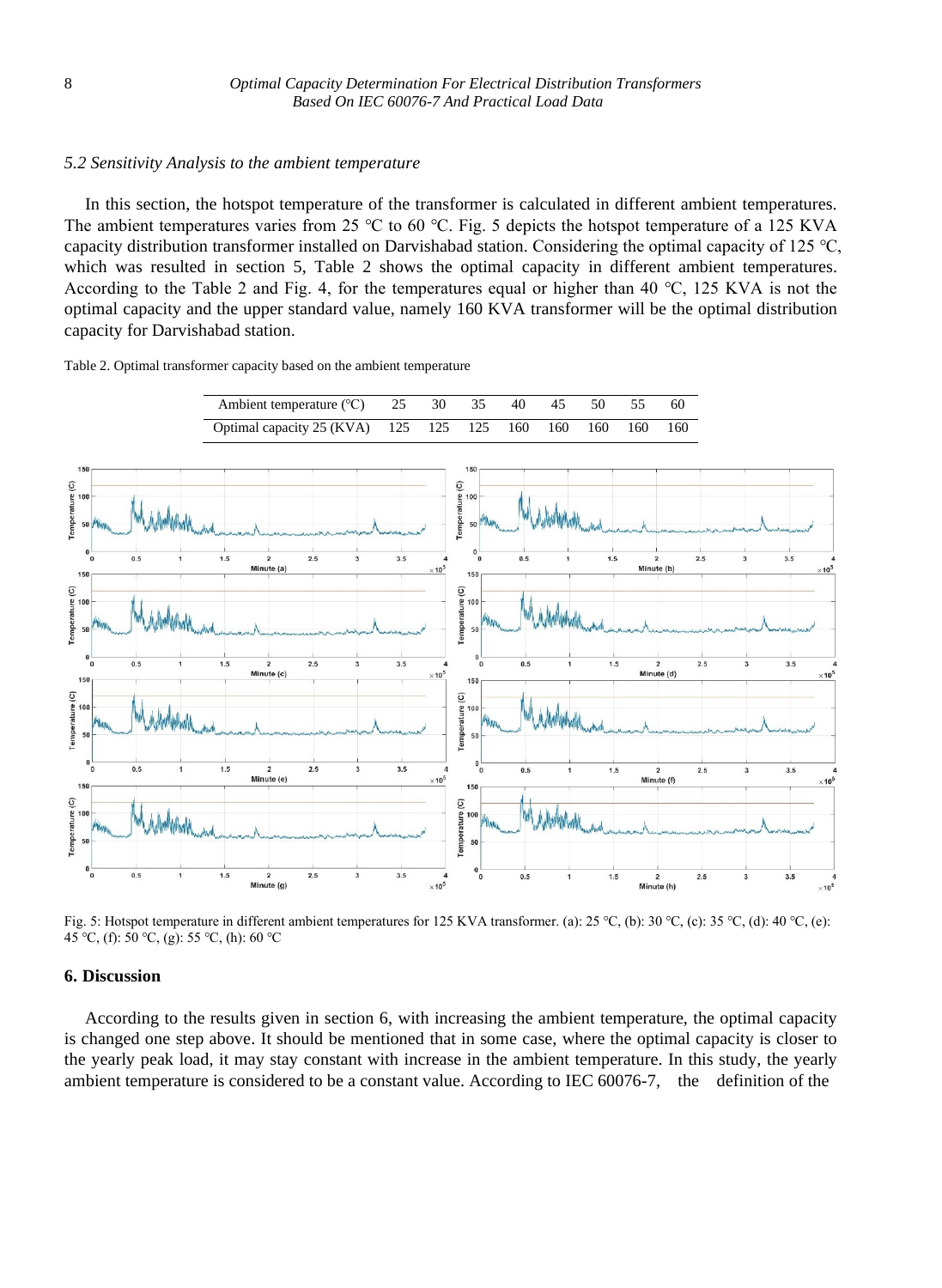ambient temperature is the monthly average temperature of the hottest month. However, to have more accurate results, time-varying ambient temperature can be used. Another important thing to consider is that all of the calculations given in this paper, are done for brand new transformers. For the transformers, which had been commissioned years before and are online for a long period, ageing factors must be considered and correction parameters should be defined. Additionally, there other parameters like outdoor ambient conditions, which may affect the optimal capacity results. Due to lack of a straightforward method for modeling these conditions, they are neglected in this study.

## **7. Conclusion**

In this paper, optimal distribution transformer capacity is determined based on IEC 60076-7. The resulted capacities can help keeping the distribution grid in the most optimum condition, removing the redundant installed capacities in the grid. This is achieved by calculating the yearly hotspot temperature of distribution transformers installed in target substations. The yearly load of the specific transformers, are measured using data logger during one full year, and the practical data is imported to the optimization algorithm, which is designed based on IEC 60076-7 equations. The temperature limits have also been taken from IEC 60076-7 to check the validity of different capacities. A sensitivity analysis is done to calculate optimal values in different ambient conditions, It is resulted that in higher ambient conditions, the optimal capacities will change to the upper standard level. Further works, consist of defining time-variable ambient temperature to have more accurate results. The ageing factors must be designed to extend this study to the aged transformers, which are online for a long period.

#### **References**

- [1] S. Wang, "Study on the selection method of economical capacity for MV transformers," in 2012 China International Conference on Electricity Distribution, 2012, pp. 1–5.
- [2] A. Izanlo, S. A. Gholamian, and M. V. Kazemi, "Using of four-switch three-phase converter in the structure DPC of DFIG under unbalanced grid voltage condition," Electr. Eng., vol. 100, no. 3, pp. 1925–1938, 2018.
- [3] A. Izanlo, S. Asghar Gholamian, and M. V. Kazemi, "Comparative study between two sensorless methods for direct power control of doubly fed induction generator," Rev. Roum. des Sci. Tech. Ser. Electrotech. Energ., vol. 62, no. 4, pp. 358–364, 2017.
- [4] M. Verij Kazemi, S. A. Gholamian, and J. Sadati, "Adaptive frequency control with variable speed wind turbines using data-driven method," J. Renew. Sustain. Energy, vol. 11, no. 4, p. 043305, Jul. 2019.
- [5] S. N. G. Gourisetti, H. Kirkham, and D. Sivaraman, "A review of transformer aging and control strategies," in 2017 North American Power Symposium (NAPS), 2017, pp. 1–6.
- [6] M. Ashouri and S. Mehdi Hosseini, "Application of Krill Herd and Water Cycle Algorithms on Dynamic Economic Load Dispatch Problem," Int. J. Inf. Eng. Electron. Bus., vol. 6, no. 4, pp. 12–19, Aug. 2014.
- [7] Y. Najafi Sarem, J. Poshtan, M. Ghomi, and M. Poshtan, "Synchronous generator parameters estimation," in 2007 International Conference on Intelligent and Advanced Systems, 2007, pp. 870–875.
- [8] B. Shakerighadi, A. Anvari-Moghaddam, E. Ebrahimzadeh, F. Blaabjerg, and C. L. Bak, "A Hierarchical Game Theoretical Approach for Energy Management of Electric Vehicles and Charging Stations in Smart Grids," IEEE Access, vol. 6, pp. 67223–67234, 2018.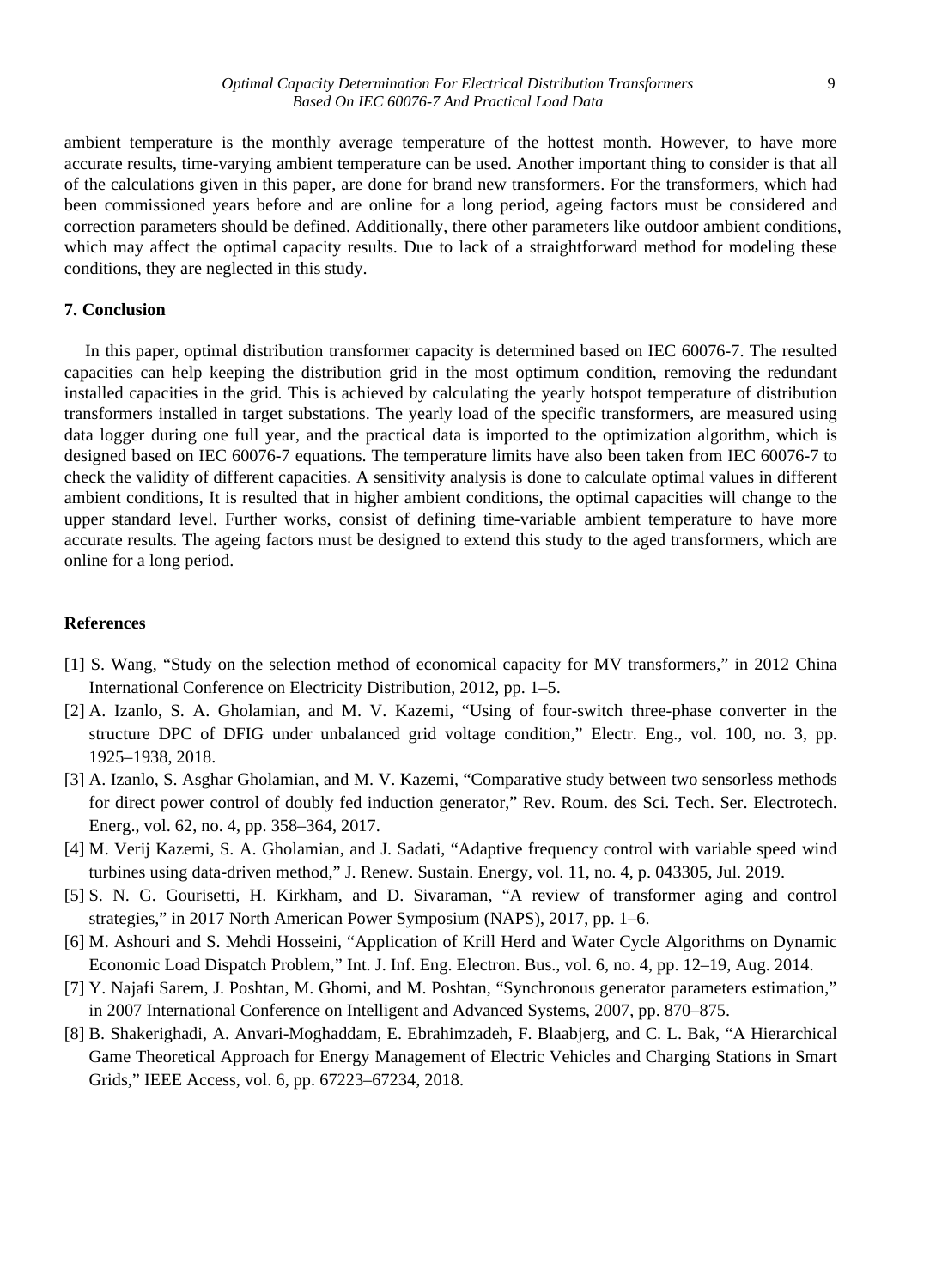- [9] S. Bahramara and F. G. Mohammadi, "Optimal sizing of distribution network transformers considering power quality problems of non-linear loads," CIRED - Open Access Proc. J., vol. 2017, no. 1, pp. 2471–2475, 2017.
- [10] Z. Q. Liang and Y. Q. Yang, "The Energy Saving Research of the On-Load Capacity Regulating Transformer in Practical Applications," Adv. Mater. Res., vol. 962–965, pp. 1504–1508, Jun. 2014.
- [11] C. International and E. Commission, "IEC 60076-7 International Standard- Loading guide for mineral-oil-immersed power transformers," 2018.
- [12] M. Ashouri, H. Khazraj, F. F. da Silva, and C. Leth Bak, "Protection of Multi-Terminal VSC-HVDC Grids Based on the Response of the First Carrier Frequency Harmonic Current," in 2018 53rd International Universities Power Engineering Conference (UPEC), 2018, pp. 1–5.
- [13] M. Ashouri, C. L. Bak, and F. Faria Da Silva, "A review of the protection algorithms for multi-terminal VCD-HVDC grids," in 2018 IEEE International Conference on Industrial Technology (ICIT), 2018, pp. 1673–1678.
- [14] Z. Y. Zheng et al., "A New Capacity Inspection Method for Distribution Transformer based on Big Data," in 2018 China International Conference on Electricity Distribution (CICED), 2018, pp. 38–41.
- [15] H. Jun, H. Junhui, G. Sanrong, T. Jian, and L. Hu, "Optimization and modeling of power supply capability in distribution system based on analyzing interconnections among main transformer," in 2016 China International Conference on Electricity Distribution (CICED), 2016, pp. 1–5.